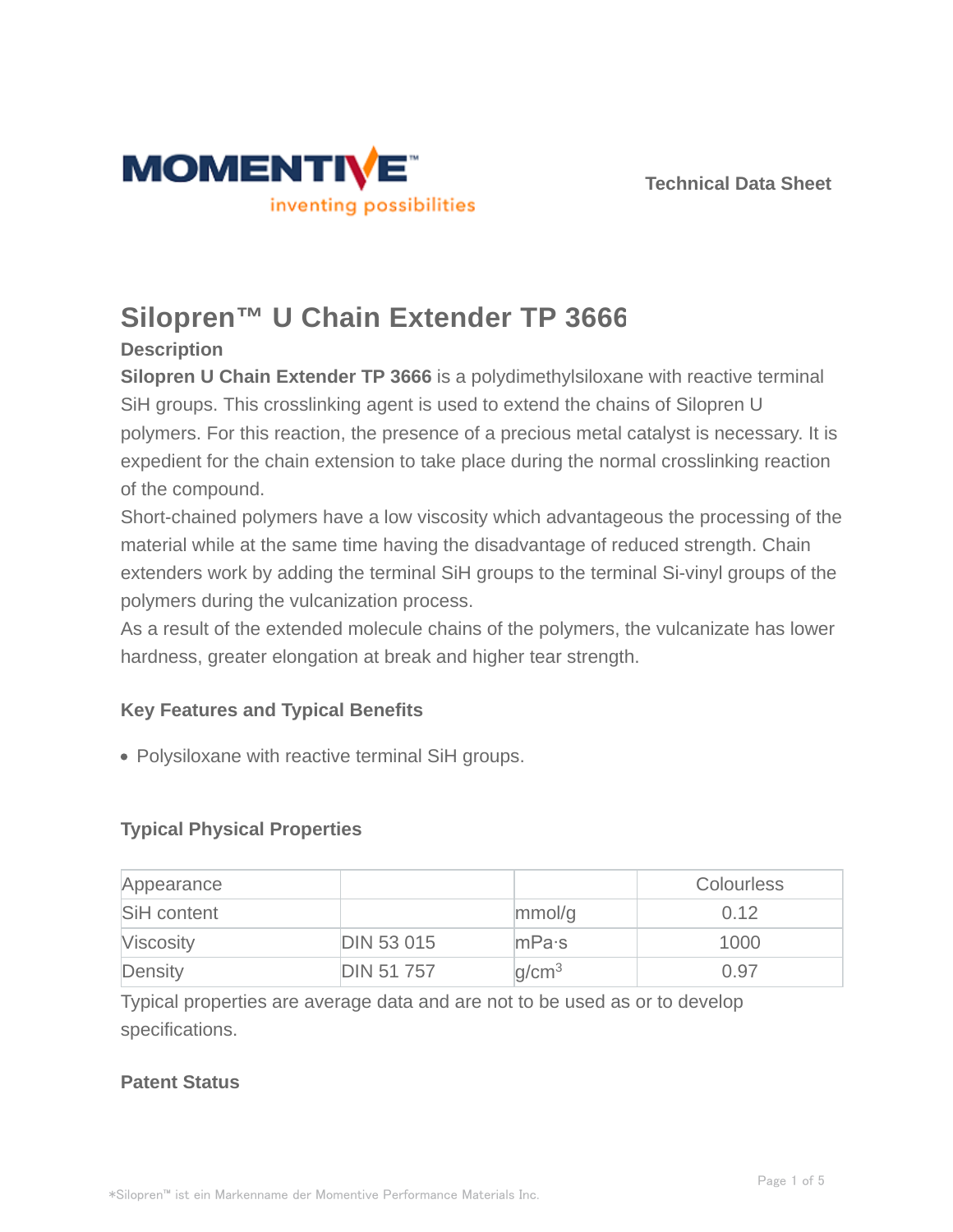Nothing contained herein shall be construed to imply the nonexistence of any relevant patents or to constitute a permission, inducement or recommendation to practice any invention covered by any patent, without authority from the owner of the patent.

#### **Product Safety, Handling and Storage**

Customers should review the latest Safety Data Sheet (SDS) and label for product safety information, safe handling instructions, personal protective equipment if necessary, emergency service contact information, and any special storage conditions required for safety. Momentive Performance Materials (MPM) maintains an aroundthe-clock emergency service for its products. SDS are available at www.momentive.com or, upon request, from any MPM representative. For product storage and handling procedures to maintain the product quality within our stated specifications, please review Certificates of Analysis, which are available in the Order Center. Use of other materials in conjunction with MPM products (for example, primers) may require additional precautions. Please review and follow the safety information provided by the manufacturer of such other materials.

#### **Limitations**

Customers must evaluate Momentive Performance Materials products and make their own determination as to fitness of use in their particular applications.

#### **Contact Information**

For product prices, availability, or order placement, contact our customer service at Momentive.com/contact/customer-service

For literature and technical assistance, visit our website at: www.momentive.com

#### **DISCLAIMER:**

THE MATERIALS, PRODUCTS AND SERVICES OF MOMENTIVE PERFORMANCE MATERIALS INC. AND ITS SUBSIDIARIES AND AFFILIATES (COLLECTIVELY "SUPPLIER"), ARE SOLD SUBJECT TO SUPPLIER'S STANDARD CONDITIONS OF SALE, WHICH ARE INCLUDED IN THE APPLICABLE DISTRIBUTOR OR OTHER SALES AGREEMENT, PRINTED ON THE BACK OF ORDER ACKNOWLEDGMENTS AND INVOICES, AND AVAILABLE UPON REQUEST. ALTHOUGH ANY INFORMATION, RECOMMENDATIONS, OR ADVICE CONTAINED HEREIN IS GIVEN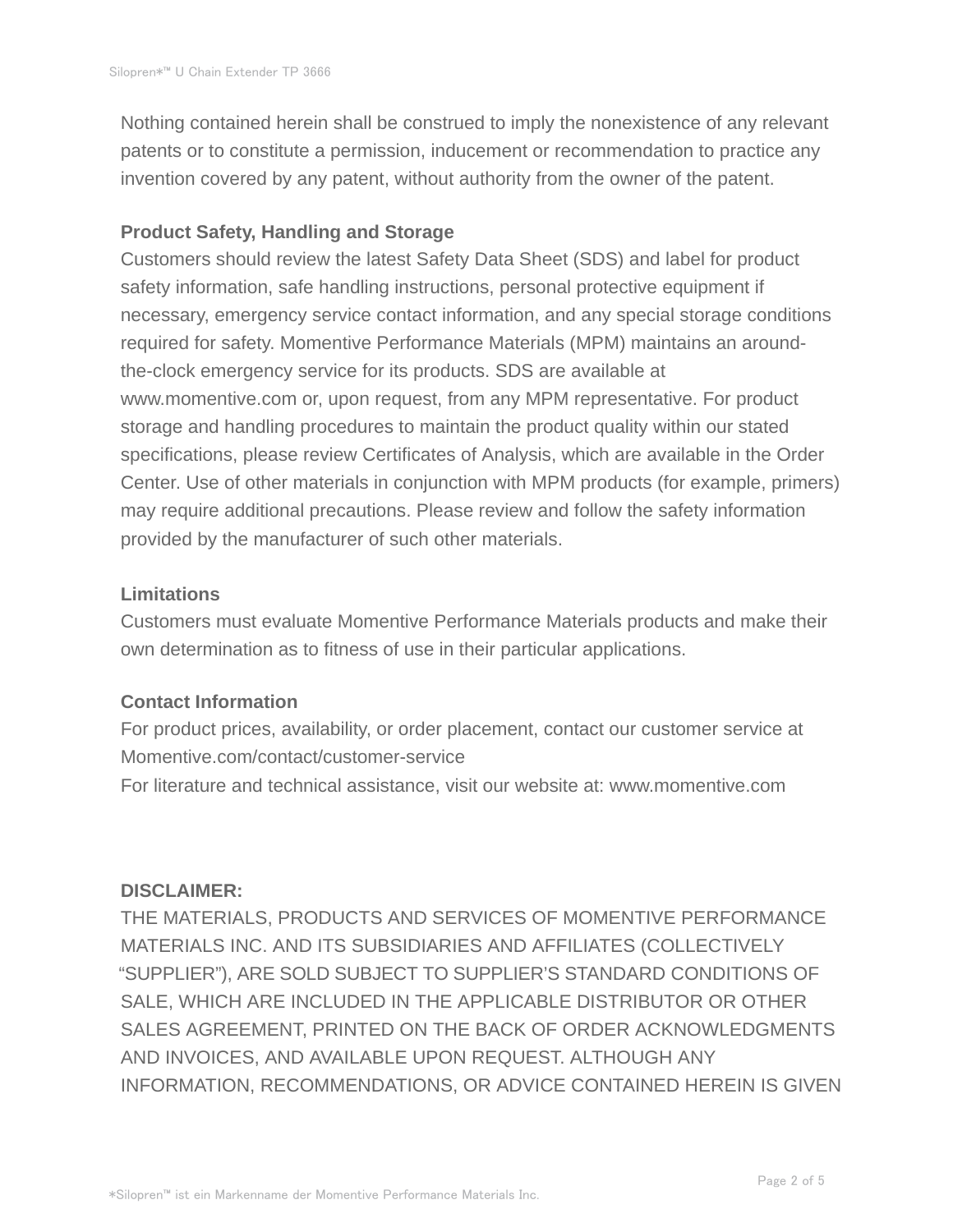IN GOOD FAITH, SUPPLIER MAKES NO WARRANTY OR GUARANTEE, EXPRESS OR IMPLIED, (i) THAT THE RESULTS DESCRIBED HEREIN WILL BE OBTAINED UNDER END-USE CONDITIONS, OR (ii) AS TO THE EFFECTIVENESS OR SAFETY OF ANY DESIGN INCORPORATING ITS PRODUCTS, MATERIALS, SERVICES, RECOMMENDATIONS OR ADVICE. EXCEPT AS PROVIDED IN SUPPLIER'S STANDARD CONDITIONS OF SALE, SUPPLIER AND ITS REPRESENTATIVES SHALL IN NO EVENT BE RESPONSIBLE FOR ANY LOSS RESULTING FROM ANY USE OF ITS MATERIALS, PRODUCTS OR SERVICES DESCRIBED HEREIN.

Each user bears full responsibility for making its own determination as to the suitability of Supplier's materials, services, recommendations, or advice for its own particular use. Each user must identify and perform all tests and analyses necessary to assure that its finished parts incorporating Supplier's products, materials, or services will be safe and suitable for use under end-use conditions. Nothing in this or any other document, nor any oral recommendation or advice, shall be deemed to alter, vary, supersede, or waive any provision of Supplier's standard Conditions of Sale or this Disclaimer, unless any such modification is specifically agreed to in a writing signed by Supplier. No statement contained herein concerning a possible or suggested use of any material, product, service or design is intended, or should be construed, to grant any license under any patent or other intellectual property right of Supplier covering such use or design, or as a recommendation for the use of such material, product, service or design in the infringement of any patent or other intellectual property right.

Momentive and the Momentive logo are trademarks of Momentive Performance Materials Inc.

**Contact Information** Email commercial.services@momentive.com

**Telephone**

**Americas Latin America EMEAI- Europe, Middle East, Africa & India**

**ASIA PACIFIC**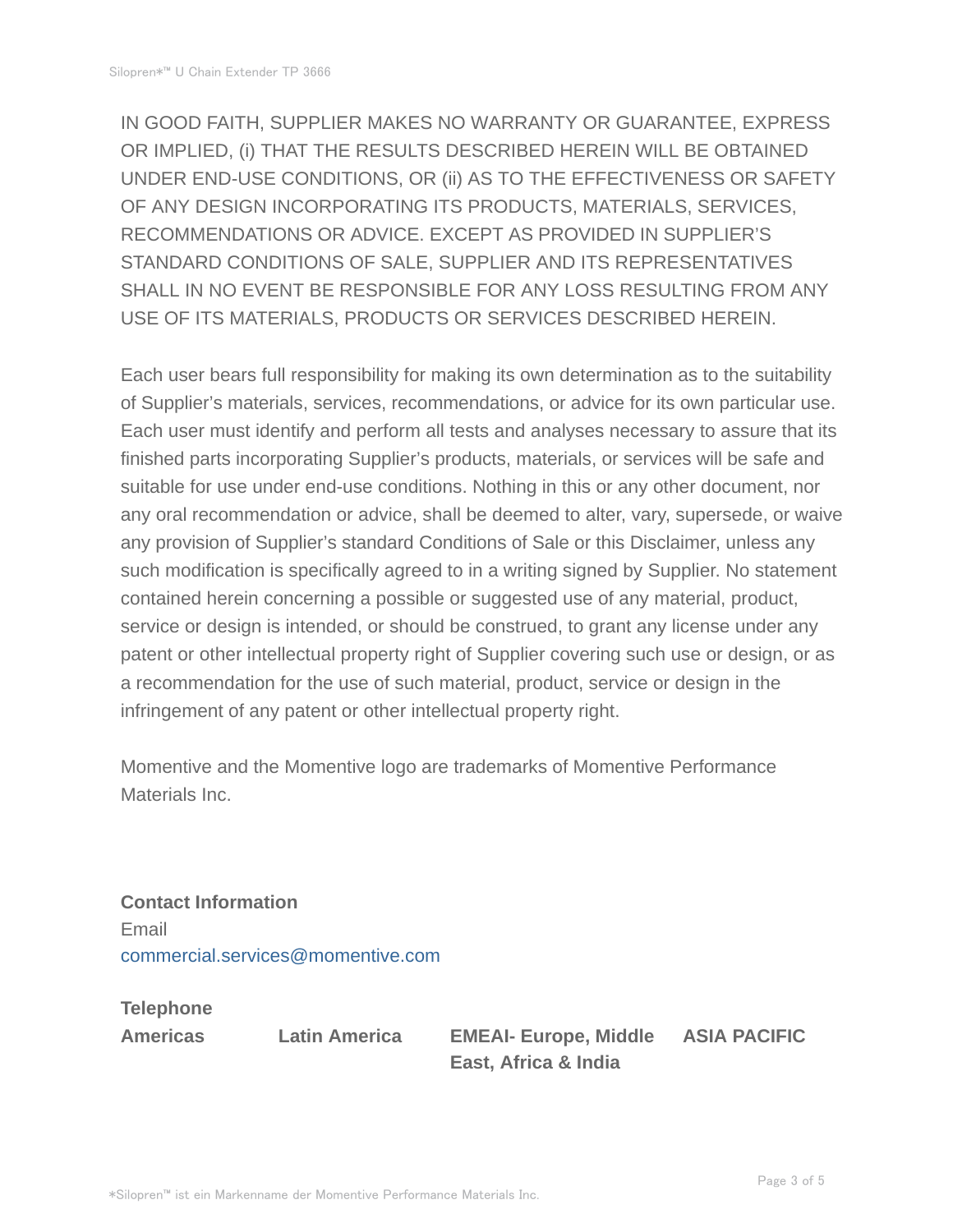| <b>Brazil</b>        | <b>Europe</b>             | <b>China</b>     |
|----------------------|---------------------------|------------------|
| +55 11 4534 9650     | +390510924300             | 800 820 0202     |
| <b>Direct Number</b> | Direct number             | Toll free        |
|                      |                           | +86 21 3860 4892 |
|                      |                           | Direct number    |
| <b>Mexico</b>        | India, Middle East &      | Japan            |
| +52 55 2169 7670     | <b>Africa</b>             | +81 3 5544 3111  |
| <b>Direct Number</b> | + 91 44 71212207          | Direct number    |
|                      | Direct number*            |                  |
|                      | *All Middle Eastern       | <b>Korea</b>     |
|                      | countries, Africa, India, | +82 2 6201 4600  |
|                      |                           |                  |

For literature and technical assistance, visit our website at: www.momentive.com

#### **DISCLAIMER:**

**THE MATERIALS, PRODUCTS AND SERVICES OF MOMENTIVE PERFORMANCE MATERIALS INC. AND ITS SUBSIDIARIES AND AFFILIATES (COLLECTIVELY "SUPPLIER"), ARE SOLD SUBJECT TO SUPPLIER'S STANDARD CONDITIONS OF SALE, WHICH ARE INCLUDED IN THE APPLICABLE DISTRIBUTOR OR OTHER SALES AGREEMENT, PRINTED ON THE BACK OF ORDER ACKNOWLEDGMENTS AND INVOICES, AND AVAILABLE UPON REQUEST. ALTHOUGH ANY INFORMATION, RECOMMENDATIONS, OR ADVICE CONTAINED HEREIN IS GIVEN IN GOOD FAITH, SUPPLIER MAKES NO WARRANTY OR GUARANTEE, EXPRESS OR IMPLIED, (i) THAT THE RESULTS DESCRIBED HEREIN WILL BE OBTAINED UNDER END-USE CONDITIONS, OR (ii) AS TO THE EFFECTIVENESS OR SAFETY OF ANY DESIGN INCORPORATING ITS PRODUCTS, MATERIALS, SERVICES, RECOMMENDATIONS OR ADVICE. EXCEPT AS PROVIDED IN SUPPLIER'S STANDARD CONDITIONS OF SALE, SUPPLIER AND ITS REPRESENTATIVES SHALL IN NO EVENT BE RESPONSIBLE FOR ANY LOSS RESULTING FROM ANY USE OF ITS MATERIALS, PRODUCTS OR SERVICES DESCRIBED HEREIN.** Each user bears full responsibility for making its own determination as to the suitability of Supplier's materials, services, recommendations, or advice for its own particular use. Each user must identify and perform all tests and analyses necessary to assure that its finished parts incorporating Supplier's products, materials, or services will be safe and suitable for use under